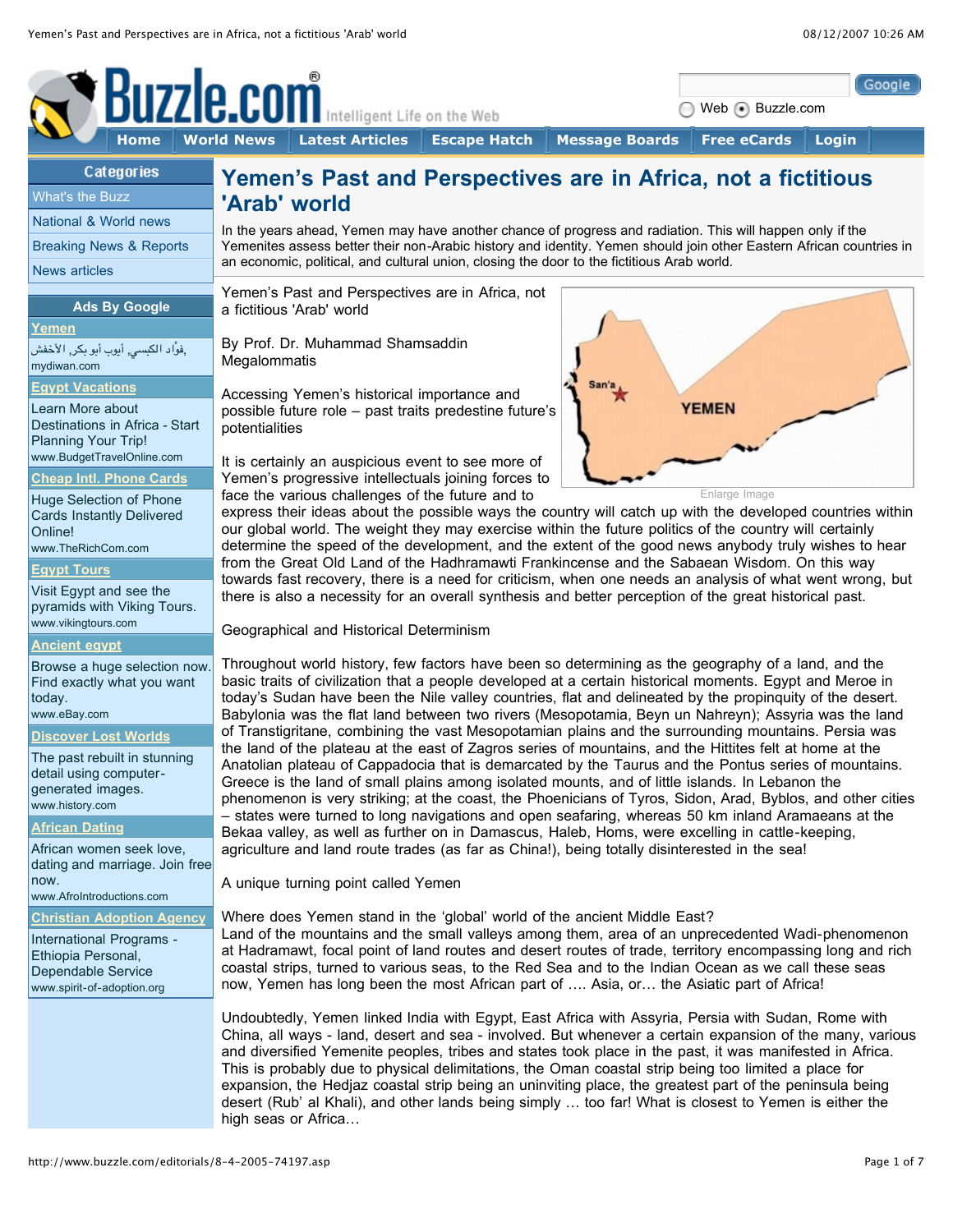Notwithstanding the great achievements of the Sabaean kingdom dating back to the beginning of the first pre-Christian millennium, which can be admired by modern visitors in several places of the Yemenite North, and were hinted at within the Biblical texts (Books of Kings) by ancient narrators, the first historical mention of the kingdom of Sabaa goes back to the middle of the 8th century BCE. It is a reference to tribute and gifts presented to the Assyrian emperor Tiglat-Pileser (Tukulti – apil – Esharra) III (745 – 727) by Sabaa, as well as by Arabs of the Hedjaz, and other countries. Despite the Assyrian and the Babylonian expansion in the East and the North of the peninsula (Yathribu was the summer residence of the Babylonian Nabonid Kings in the 6th century BCE), Sabaa was too far for the Sargonid Assyrian empire and the Nabonid Babylonian royal pretensions.

Assurbanipal (669 – 625) ruled from Central Iran to Upper Egypt, and from the eastern coast of the Persian Gulf to the western coast of Turkey, but Yemen escaped his dominion by simply paying tribute. Cambyses, the Achaemenid Shah of Iran, in the second half of the 6th century, was ruling from Napata of Kush (today's Karima in Sudan) to Central Asia, but again Yemen was spared! Alexander the Great, at the end of the 4th century, invaded all the lands between Macedonia and India, but Pentapotamia (Pundjab), not Yemen, seemed closer to either Pella (his first capital) or Babylon (his ultimately chosen capital)!

During all these long centuries, the peoples and the tribes of ancient Yemen could not be kept united under the scepter of a descendant of the famous Queen Balqis. Yet, writing was introduced as early as the 6th century BCE, or to put it better, it was invented! It would be essential at this point to stress the originality of the event! At a moment the Assyrian – Babylonian cuneiform ('al kitabeh al mesmariyeh' in Arabic), syllabogrammatic Writing (the term means that the cuneiform characters were of syllabic phonetic value) was diffused in Iran (introduction of the old Persian Achaemenid cuneiform writing system that was in use for about 300 to 400 years), and the Phoenician and the Aramaic alphabetic writings were diffused throughout the Eastern Mediterranean and the Middle East (more precisely among Greeks, Israelites, Romans, and Persians), the different peoples of Ancient Yemen, instead of adopting a foreign writing system, developed their own syllabogrammatic writing, no less than 1200 years before the arrival of Islam!

Through a historical overview of almost 1400 years of Yemenite pre-Islamic history (based on Assyrian - Babylonian, Yemenite, Persian, Ancient Greek, Latin and Aramaic sources), we can get a clear diagram of several basic cultural characteristics. The geographical divisions of the land of Yemen, many mountains and plains, various coastal strips, all oriented differently to the outer world, were probably the reason of the political disunion that mostly characterized Yemen. Of course, this was repeated throughout Islamic times, but it would be wrong for us to perceive disunion in terms of enmity, fratricide or civil wars. We should rather see the various ancient Yemenite states in terms of specific task assignments. The war of Sabaa and Himyar against Qataban (around 115 BCE) is rather due to Sabaean and Himyarite reactions to the Qatabanic performance in respect of preserving the Yemenite thalassocracy and the complete navigation control throughout the Red Sea at a moment of rise of Ptolemaic Egyptian seafaring and sea trade in which Aramaeans seem definitely involved. The different Yemenite states, Sabaa, Awsan, Hadramawt, Main, Timna, Qataban, Raydhan and Himyar, were often in agreement with regard to the role each one had to play in its own domain with regard to a generally conceived Yemenite interest. However, reunification considerations we attest only as late as the end of the 2nd century CE, and it is the Himyarites, who seem to be more conscious in this regard.

Yemenite expansion in Africa, in terms of population, language and scripture

Despite the lack of unity, or perhaps due to this phenomenon, many waves of Yemenites have reportedly crossed the Bab el Mandeb straits, and settled either in the African Red Sea shore opposite the Yemenite coast, or further in the African inland.

What the famous Abyssinian legend and the great epic text Kebra Negast (the Glory of the Kings) narrate is rather an extension to the Biblical and the Quranic texts' references to the legendary Queen of Sheba – Balqis – Makeda, and to her contacts with Solomon, the King of Israel. But it reflects perfectly well the reality of the millennium-long, repeated Yemenite waves of Asiatic immigrants to the Horn of Africa area. Menelik, as son to Solomon and Balqis – Makeda, is an abstraction made for poetic reasons within the text, and it concerns all the numerous Yemenites, who repeatedly and in successive waves expressed their predilection for Africa.

It is not only literary sources and archaeological evidence that testify to this event; full epigraphic and linguistic support is offered for this assertion, since the ancient Abyssinian language and scripture (dating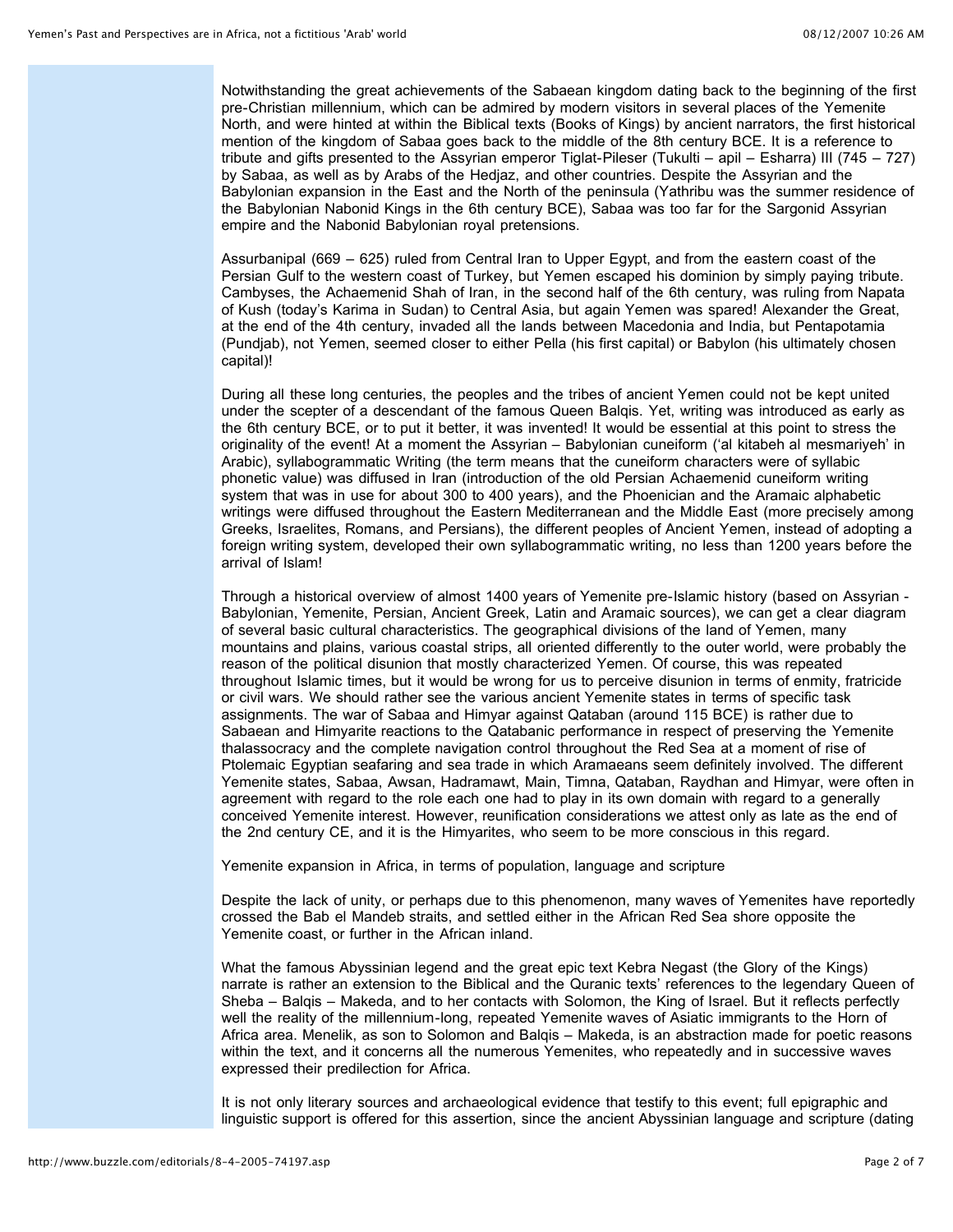back to the early Christian era) have derived from the earlier attested ancient Yemenite semitic dialect and syllabogrammatic writing. Gueze, as is called the ancient Abyssinian language, is very important to Christianity, as one of the languages and the scriptures of the Evangiles and the New Testament – along with Aramaic - Syriac, Greek, Coptic, Latin, Armenian and Georgian. Gueze is the ancestral linguistic form of modern Abyssinian languages like Tigrinia, Tigre and Amharic (Amarinia) that are widely spoken in Eritrea and Abyssinia.

The name itself of Abyssinia ('-b-sh-t, Abashat) is mentioned in Ancient Yemenite texts and epigraphic documentation as the name of a … Yemenite tribe! This tribe, or at least a sizeable part of it, migrated to Africa and transferred there its name that lasts until now, as ultimate proof of the Yemenite origin of a large part of the populations of Abyssinia and Eritrea.

'Returning' the compliment, Gueze – that was never lost, since it still is the religious language and scripture of the Christians of Ethiopia and Eritrea – helped a lot in the deciphering of the ancient Yemenite epigraphic monuments. It was as useful as Coptic to Champollion deciphering Egyptian hieroglyphics. Without Coptic, Champollion would have failed; without Gueze the likes of Conti Rossini and Rhodokanakes would have failed too.

### Abyssinia and/or Ethiopia?

In this regard, it is essential to stress the point that the use of the name 'Ethiopia' by the 19th and 20th century royal authorities of Abyssinia is completely false, and does not stand any serious scholarly and academic argumentation. Ethiopia is NOT Abyssinia; Ethiopia in Ancient Greek means 'the country of the black-face people' (Aithiops), and from the first moment it was in use (possibly already in the 2nd millennium BCE in the Mycenaean language of Linear B writing 'ai-ti-o-qo') it meant the country and the people next to the southern border of Egypt, which is Sudan (the various forms of state organization that existed there, namely the Kerma state at the middle of the 2nd millennium, Kush at the first half of the 1st millennium, and Meroe at the 2nd half of the first millennium BCE, as well as during the first four centuries of the 1st millennium CE). Ethiopia in Ancient Greek meant Sudan, and the famous work 'Aithiopika' of Heliodorus refers to 'the Table of the Sun' and other monuments of Meroe, today nearby Bagrawiyah /Atbara in Sudan).

It is certain that the use of the term 'Ethiopia' by Axumite Abyssinia (the first Christian state in Africa) bears a kind of historical justification, since it hints at the victory of the Axumite Negus (king) Ezana over Meroe, and at the annexation of Meroe (around 370 CE) to Axum. It refers to the Biblical verse that Aithiopia will extend its hand to the Lord, and by this 'argument' the Axumite diplomacy was justifying during the middle ages the christening of Abyssinia! However, one must bear in mind that what stands in the Greek text as Aithiopia corresponds to 'Kush' in the Hebrew Biblical text, and Kush is never Aithiopia!

The modern use of the term is all due to colonial powers' infiltration and policies aiming at disabling Sudan from attempting to establish a coherent national history. If there is one country to be called today 'Ethiopia', it's rather Sudan (again in Arabic, Bilad as-Sudan it means what was meant in Greek, the land of the black-face people), NOT Abyssinia.

All this may look 'far' from Yemen, but today's Yemenites must bear in mind that King Ezana of Axum, by speaking Gueze, was truly speaking a Yemenite dialect, and was writing Yemenite-like characters.

Yemenite presence and suzerainty over the Horn of Africa area, according to the text of the Periplus of the Red Sea (Periplus Maris Erythraei) – 1st century CE.

This very important text that brought about an unbelievable quantity of modern academic publications, and fascinated numerous scholars and research fellows allover the world was written by an Egyptian merchant and sailor of Alexandria, who lived in the 2nd half of the 1st century CE, during the reign of Malichus II of the small Aramaic kingdom of Rekem / Petra, or – to put it in Western terms – during the reign of the Roman Emperor Nero. The anonymous author left us with a uniquely rich text, although relatively brief (its 66 paragraphs can be accommodated in about 24 pages in English), which is full of information about the meteorological conditions, the commercial details, the navigational habitudes, the political and the geographical situation in all the area around the then called Red Sea, namely the entire area of the Indian Ocean, from the East Africa coast to Indochina and Indonesia, plus what we call today the Red Sea (in the Antiquity: 'Arabic Gulf') and Persian Gulf.

Being a kind of 'Instructions to Seafarers', the text drives the reader from the area of Arsinoe (Suez) and Berenice (Ras Banas) in Egypt, to the location of Rhapta (Pemba and Zanzibar islands, and Dar es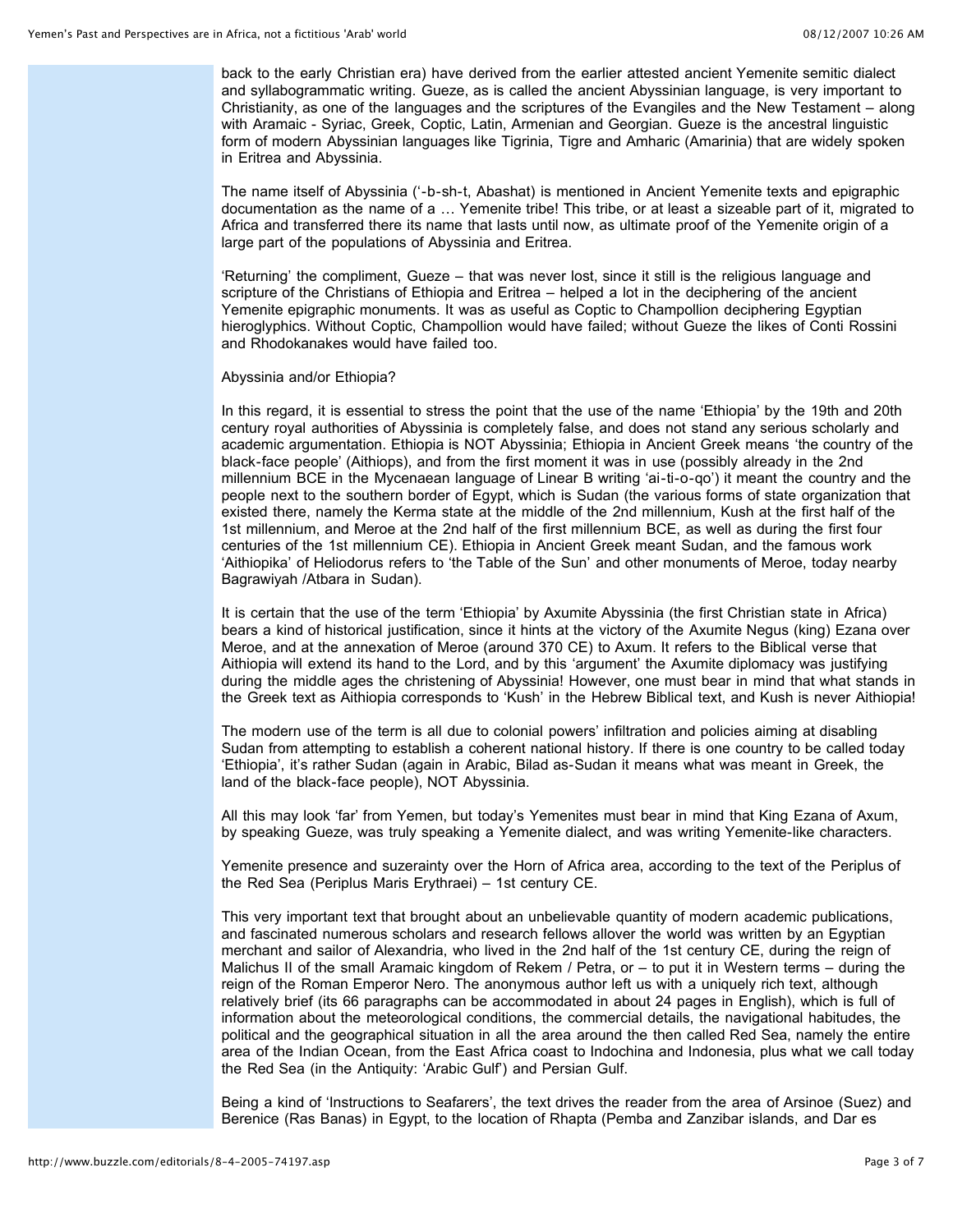Salam in Tanzania); further on, following the then usual navigation lines, the text drives the reader again from the area of Arsinoe (Suez), through the western Sinai coast and the coast of Hediaz, to Yemen, Oman, and further on the entire round trip in the Persian Gulf area, then through the coast of Pakistan and the Delta of Indus river to the western coast of India, and to Palaisimundu / Taprobane / Sri Lanka, and further on to the eastern coast of India, to Indochina and China, with all the topographical references becoming very scarce and vague beyond the Ganges delta area.

Sailing south along the East African coast, the author of the Periplus of the Red Sea mentions successive harbours and ports of call: Myos Hormos (al Ghardaq or Hurghada) and Berenice in Egypt, then Ptolemais Theron (Suakin) in Sudan, Adulis (nearby Massawa) and Avalites (Assab) in Eritrea, then - in the Northern Somali coast - Malao, Mundu, Mosyllon, Neoptolemaeus, Tabatege, Cape Elephas, Cape Aromaton (the 'Cape of the Perfumes' was the ancient Greek name for Cape Guardafui, the promontory at the very end of the Horn of Africa), only to continue throughout the Eastern Somali coast through Tabai, Opone, Apocopa, Aigialos, Sarapion pastureland, Nicon pastureland, the Pyralaon Islands and Dioryhos ('straits'), Menouthias and Rhapta, the furthermost port of call in the south, the last place known to the author of the text.

It is essential to note that the political administration of the entire East African coast is very clear to the mind of the anonymous author. The Roman Empire – through its Praefectus Aegypti – controls the Egyptian ports of call Arsinoe,

Myos Hormos and Berenice, as well as Ptolemais Theron (Suakin) in Sudan. The impression is given that this was a Ptolemaic colony serving the hunting purposes of Ptolemaic Egypt. Although a strong inland kingdom, Meroe did not exercise a control over the Red Sea coast.

It is impressive that the Sudanese Nile state was at times in conflict with Ptolemaic and Roman Egypt regarding areas of the Dodekaschoenus or the Triakontaschoenus (both being at the south of Syene / Aswan, the former being 12 schoenoi long, and the latter being 30 schoenoi long, reaching the area of the Second Cataract and Wadi Halfa) that are in a distance of 1300 – 1600 km from Bagrawiyah, the area of the Meroitic capital where dozens of pyramids are still preserved until today, but did not bother to control the Red Sea coast that is much closer to Meroe, Mussawarat as Sufra, Wad ben Naqa, Basa and Naqa, the main centers of Meroitic power nearby the Nile and/or in the vast Butana area between the Blue Nile, the Nile and its main affluent river Atbara (250 to 300 km)!

In the immediate south of Meroe and Ptolemais Theron ('Ptolemais of the Hunting'), in the area of today's Eritrea and Abyssinia, the situation is quite reverse. According to the Periplus of the Red Sea, Zoscales of Axum (today in Abyssinia) rules not only in the mountainous Abyssinian inland but also in the coast, where two harbours and ports of call are mentioned: Adulis (nearby Massawa) and Avalites (Assab). Adulis was probably by that time the largest commercial center in the entire Red Sea from Suez to Bab el Mandeb, and belonged to the Axumite King Zoscales, who was fluent in Greek, and could be reached in his palace at Axumites (Axum) after an eight days travel inland from Adulis through Koloe.

Proceeding further to the south, the author of the text names seventeen toponyms but only two political entities; from the point where the control of the Abyssinian king Zoscales ends starts 'the Other Berberia', which corresponds to the Northern Somalia up to the Horn of Africa. In this regard, it is useful to bear in mind that 'Berberia' is called by the author of the Periplus of the Red Sea the area in the south of Berenice (end of the Egyptian Red Sea coast), and in the north of Adulis (beginning of the Axumitic Red Sea coast), which corresponds to the area around Ptolemais Theron, today's Sudanese Red Sea coast. All toponyms from Malao to Cape Aromaton (Cape of Perfumes) belong to 'the Other Berberia'. One should also stress in this regard that Berberia as toponym should not be confused with the adjective 'barbaric'.

Beyond Akroterion Aromaton (Horn of Africa), from Tabai and Opone down to Rhapta, the entire land is called Azania; the appellation encompasses today's eastern coast of Somalia, as well as the coast of Kenya and Tanzania. Azania is the oldest name used collectively for this entire area (approx. 3000 km long!), and the only collective appellation throughout history. Of course, one may refer to the Ancient Egyptian term 'Punt', target-area of the homonymous pharaonic expedition undertaken by Nehesi, the admiral to Pharaoh Hatshepsout. But that term signified a small kingdom the extent of which we cannot perceive accurately through the hieroglyphic text of the Deir al Bahari mortuary temple of Hatshepsout (Thebes – West, Luqsor). The term Punt however presents similarities to the later Ancient Greek term 'Opone', since –t and –e are respectively Egyptian and Greek endings of feminine names and/or toponyms.

What makes a striking impression is the explicit reference of the author of the Periplus of the Red Sea to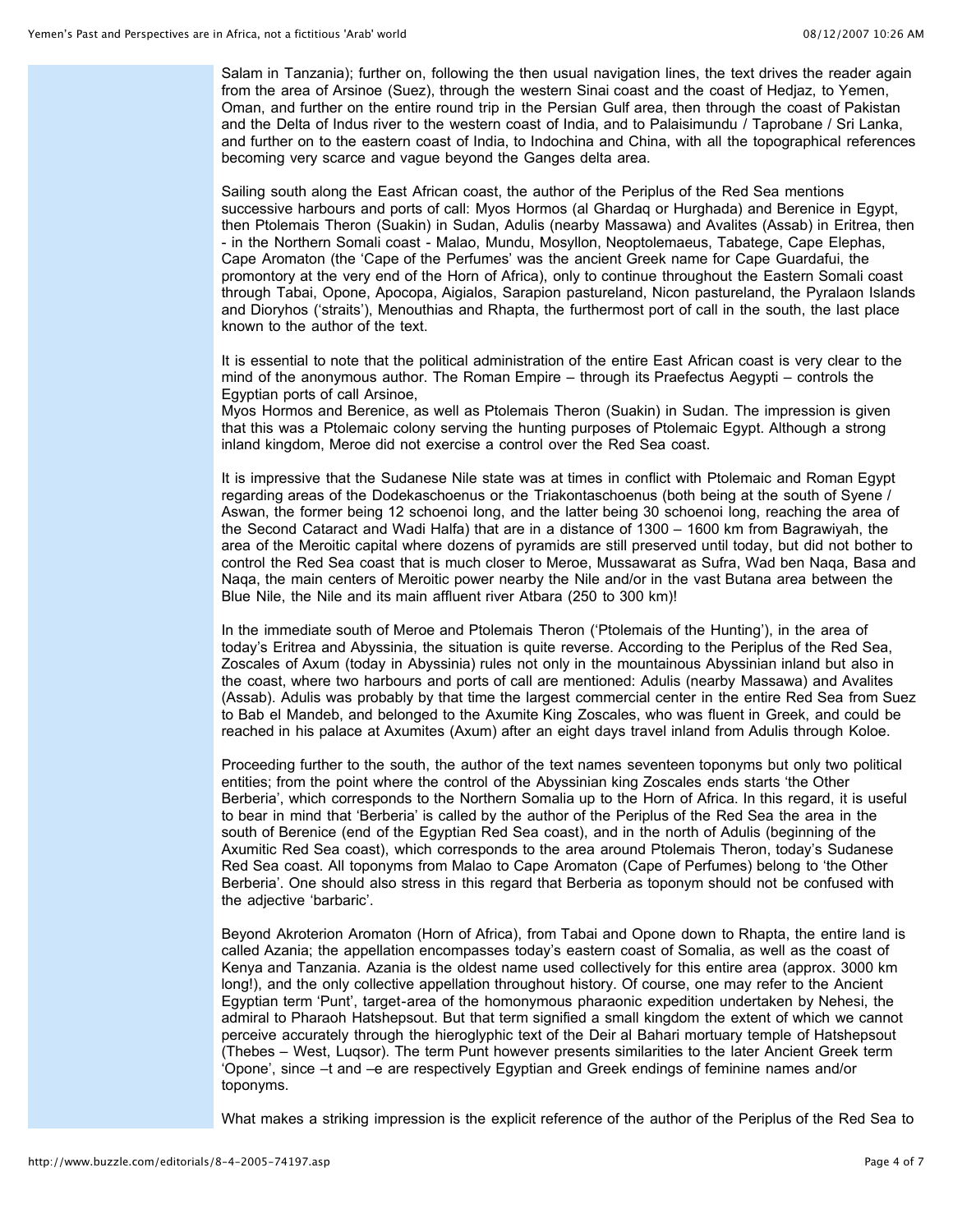the fact that the entire vast area of Azania, according to an ancient law, belonged to the (Yemenite) ruler ('tyrannos') of Mofar, and that the earliest state formation that was developed here was due to Yemenites of the Mofar and Muza region. Because of this, the texts states the rights accorded to the merchants of Muza by the Yemenite king ('basileus'). More than just political control and commercial presence, the text (precisely in paragraph 16) testifies to high level Yemenite colonial practices:

"Furthermore, they (Yemenites from Muza and Mofar) send here (Azania, East Africa coast) merchant fleet manned by Yemenite captains and sailors, who thanks to their mixed marriages with indigenous women, as well as to their familiarization with the entire area, know very well the local dialect and the traditions".

In addition, the text offers valuable information about the trade exchanged between Yemen and its African colony, Azania. Yemenites were exporting military artifacts and other crafts to the African coast of Azania, and they were also sending wheat and wine as gifts to the local tribal leaders (paragraph 17) in a diplomatic effort to keep their colonial rule stabilized and unchallenged.

Who were the Yemenites who controlled Eastern Africa?

Except the aforementioned excerpts, the Periplus of the Red Sea refers to Yemen itself, while describing the second navigational line, from Arsinoe (Suez) alongside the Sinai and the Hedjaz coasts. Since there was no other significant port of call except Leuke Kome (at the northern part of the peninsula's coast), and the fish – eating barbaric inhabitants of the Hedjaz coast were always a threat, ships were rather sailing in some distance from the coast. They were reaching again the civilized world only at Muza. This is the most important port of call at the eastern shore of the Red Sea. Mentioned already for its extensive trade with Avalites (Assab) at the opposite coast of Eritrea (in paragraph 7), Muza is presented within its entire Yemenite environment in paragraphs 21 – 25 of the text of Periplus of the Red Sea. Muza is identified with the famous al Mokha of the Islamic times. Muza is described as harbour to Save, the capital of the Mafar province, an inland city at three days' trip distance, where Holaibos rules. The author of the text goes on adding that after another nine days inland trip one reaches Safar, the capital of king Haribael, who joined under his scepter the two "nations" ('ethni' in Greek) of Sabaeans ('Sabaeitai') and Himyarites ('Homeritai').

The Periplus of the Red Sea presents extensive details about Yemen, and it may be an interesting reading of general culture for Europeans and other people allover the world. But for the Yemenites, the Periplus of the Red Sea consists in a kind of National Covenant that testifies to a moment of great expansion and major achievements. Although written by a non-Yemenite, the text bears witness to the first colonial era in the area of the Indian Ocean, to the commercial, maritime, cultural, scientific and technical prowess of the ancient Yemenites.

Studying more carefully and analyzing in depth the aforementioned excerpts, we are able to understand where a great awaits expects Yemen, where the country must focus, where the best possibilities for Yemenite development can be found. The area of the Horn of Africa has always been of particular importance; it must not be conceived in terms of geographical narrowness, and limited to the unfortunate Somali fragmentation.

The Horn of Africa area is a very large part of Eastern Africa, plus Yemen: a vast area that evolves around the historical Cape of the Perfumes. From Sudan to Mozambique, and from Abyssinia to Madagascar, a great number of interacting partners encompass Eritrea, Djibouti, Yemen, Somalia, Kenya and Tanzania as well. By now, lack of development, poverty, multi-division, as well as diseases tend to be endemic. If we see the entire area within a wider spectrum, we will find it oscillating between South Africa, India and the oil-rich but economically uni-dimensional Gulf states. But there is no need for anyone to accept a 'fate'; actually, the only fate for all of us is that there is no fate. Why should Mozambique become an economic dependence of South Africa? Why should Yemen rely on the Gulf States? And why should India be left as the only ideal place for outsourcing information technology?

The Countries of the Horn of Africa consist of a large market of 240 million people with a GDP smaller than that of 10 million in Greece (just US\$ 220 billion)! At this level of poverty and under-development, a quantitative approach does not matter. It makes no difference that Sudan with almost double the population of Yemen has more than three times the GDP of Yemen. The proof for this evaluation is already given by the recent political developments; the fact that Sudan is 'richer' than Yemen did not ensure a sense of national unity for the largest African country.

Among the ten countries that evolve around the Horn of Africa, Yemen, Sudan, Eritrea, Abyssinia, Djibouti, Somalia, Kenya, Tanzania, Mozambique and Madagascar, the real leader will make the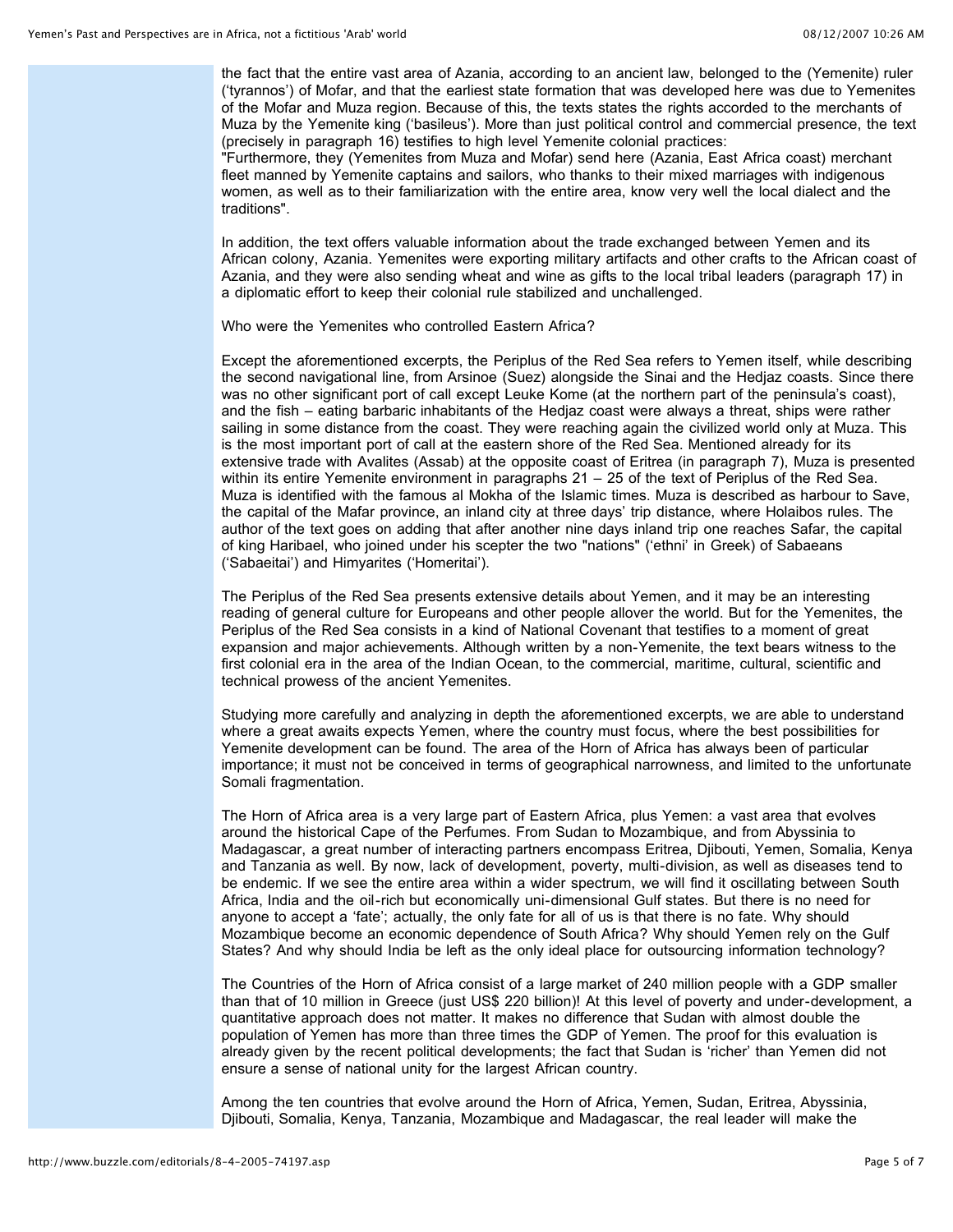difference at the qualitative level. This involves mainly a regional vision for regional peace, concord, progress, development, knowledge and prosperity. A vision that can emanate from Yemen, that would bring forth a fresh common perspective for the entire regional population, and that would match the great historical past with modern ideals and practices.

The cultural exchanges that took place in Azania 2000 years ago, as testified by the Periplus of the Red Sea, show the way towards a multi-cultural Union of the Horn of Africa Countries.



By Prof. Dr. Muhammad Shamsaddin Megalommatis Published: 8/4/2005

#### **Ads by Google**

**Yemen** ,فوْاد الكبسي, أيوب أبو بكر, الأخفش mydiwan.com

**Egypt Vacations**

Learn More about Destinations in Africa - Start Planning Your Trip! www.BudgetTravelOnline.com

#### **Cheap Intl. Phone Cards**

Huge Selection of Phone Cards Instantly Delivered Online! www.TheRichCom.com

**Egypt Tours**

Visit Egypt and see the pyramids with Viking Tours. www.vikingtours.com

**Ancient egypt**

Browse a huge selection now. Find exactly what you want today. www.eBay.com

**Discover Lost Worlds**

The past rebuilt in stunning detail using computer-generated images. www.history.com

**Discuss Email Article**

Read Comments (2) | Add To Favorites

# What do you think?

**Use the feedback form below to submit your comments.**

Your Comments: Your

Name: Submit

## **Related Articles**

Democracy Conference Puts Yemen In Spotlight

Yemen On The Road To Future - A Reflection On 2005 And Challenges Ahead

Civilized Yemen vs. Barbaric Arabia: the historical divide will shape the future

Yemeni Unity 16 Years On - A Reflection

The Voyages of Zheng He - The Fleet of the Dragon in the Yemeni Waters

Yemen: Violence dominates lawless province

The Golden Rulemakers

Stampede at Yemen Election Rally Kills 51